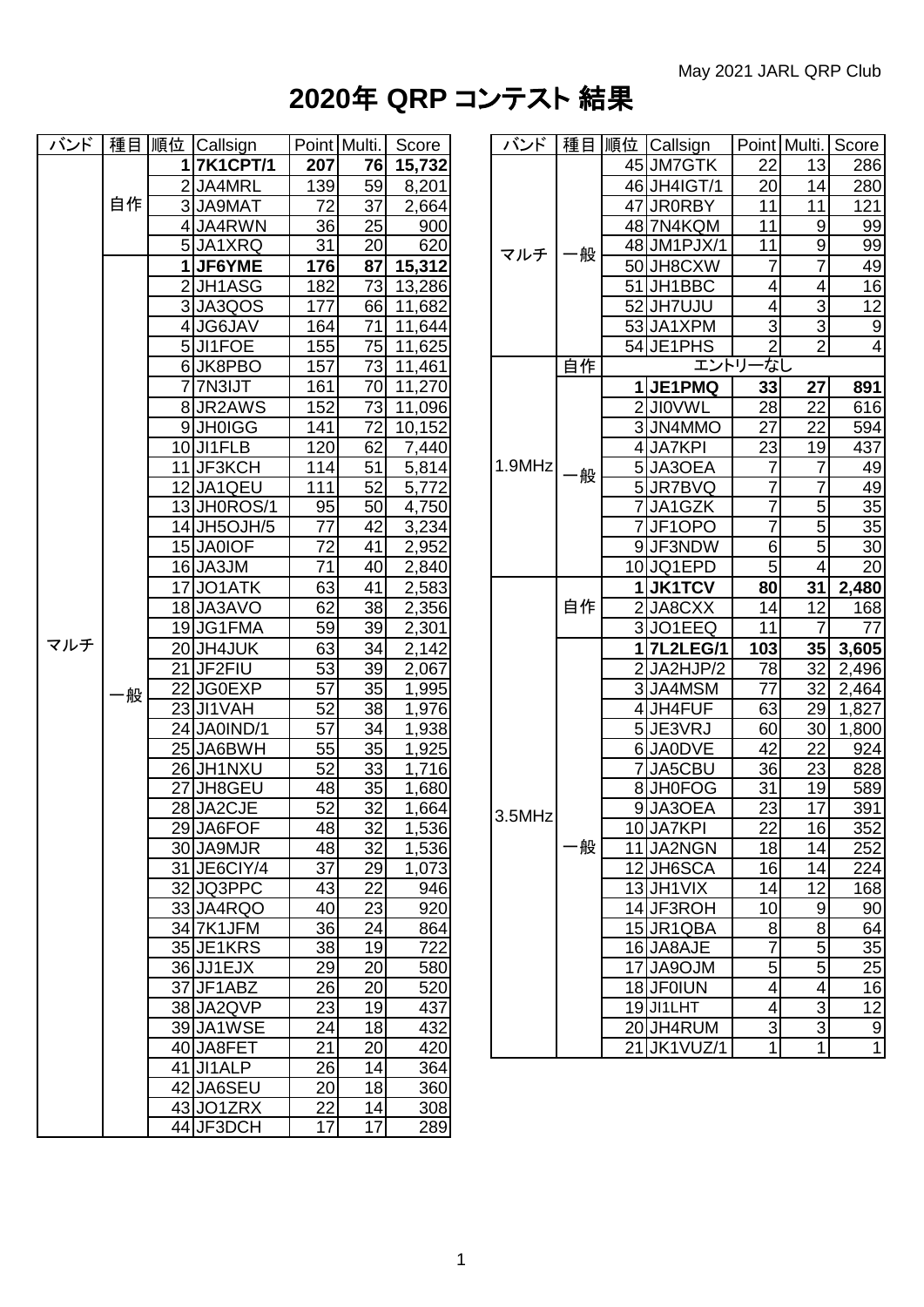| バンド  |     | 種目 順位   Callsign |                 | Point Multi.    | Score |  | バンド        |                  | 種目 順位 Callsign |                          | Point Multi.   | Score                    |
|------|-----|------------------|-----------------|-----------------|-------|--|------------|------------------|----------------|--------------------------|----------------|--------------------------|
|      |     | 1JK1LSE          | 117             | 42              | 4,914 |  |            |                  | 34 JR4WEI/3    | 23                       | 13             | 299                      |
|      |     | $2$ JA5DIM       | 116             | 36              | 4,176 |  |            |                  | 35 JA3RAZ      | 21                       | 14             | 294                      |
|      |     | 3JA3JND          | 86              | 31              | 2,666 |  |            |                  | 36 JA1RVO      | 20                       | 14             | 280                      |
|      |     | $4$ JH1ARI/1     | 58              | 28              | 1,624 |  |            |                  | 37 JA0QD/1     | 18                       | 14             | 252                      |
|      |     | 5UK7UST          | 63              | 23              | 1,449 |  |            | <b>37 JI1OWT</b> | 18             | 14                       | 252            |                          |
|      |     | 6JH1XUM          | 55              | 26              | 1,430 |  |            |                  | 39 JH6QIL      | 19                       | 13             | 247                      |
|      |     | 7JA1DFP          | $\overline{51}$ | 26              | 1,326 |  |            |                  | 40 JN1WXW      | $\overline{17}$          | 14             | 238                      |
|      |     | 8JK1TCV          | 50              | 26              | 1,300 |  |            |                  | 41 JA3VOV      | 17                       | 11             | 187                      |
|      |     | 9JA3KQN          | 54              | 20              | 1,080 |  |            |                  | 42 JR1QBA      | 15                       | 12             | 18 <sub>0</sub>          |
|      |     | 10 JA0IXX        | 37              | 22              | 814   |  |            |                  | 43 JN1JYD/7    | 14                       | 12             | 168                      |
|      |     | 11 7L1DST        | 23              | 16              | 368   |  |            |                  | 44 JA7SLK      | 15                       | 11             | 165                      |
|      | 自作  | 12JH4COC         | 18              | 13              | 234   |  |            |                  | 45 JA7KPI      | 15                       | 10             |                          |
|      |     |                  | 17              |                 |       |  |            |                  |                |                          |                | 15 <sub>0</sub>          |
|      |     | 13JS1BXH         |                 | 12              | 204   |  |            |                  | 46 JA9XAT      | 12                       | 10             | 120                      |
|      |     | 14 JH2 FQS       | 16              | 12              | 192   |  |            |                  | 46 JA7CQ       | 30                       | 4              | 120                      |
|      |     | 15 JH9CEN        | 14              | 11              | 154   |  |            |                  | 48 JE1 QHP     | 10                       | 9              | 90                       |
|      |     | 16JA4NUE         | 12              | 11              | 132   |  |            |                  | 49 JH6KEE      | 10                       | 8 <sup>1</sup> | 80                       |
|      |     | 17 JA2HUJ        | 7               | 7               | 49    |  | 7MHz       | 一般               | 50 JIOVNN      | $\overline{9}$           |                | 63                       |
|      |     | 17J01EEQ         | 7               | 7               | 49    |  |            |                  | 51 JI1XSE      | 7                        |                | 49                       |
|      |     | 19 7L4FCN        | 8               | $6\phantom{.}6$ | 48    |  |            |                  | 52 JR3KAH      | 8 <sup>1</sup>           | 6              | 48                       |
|      |     | 20 JH4GCN        | 6               | G               | 30    |  |            |                  | 52 JA10DM/     | 8 <sup>1</sup>           | 6 <sup>1</sup> | 48                       |
|      |     | 21 JA6QQL/2      | 5               | $\overline{5}$  | 25    |  |            |                  | 54 JR6QFV/     | $\overline{7}$           | 6              | 42                       |
| 7MHz |     | 22 JA5EVM        | 4               | 3               | 12    |  |            |                  | 55 JR3XEX      | 6                        | 5              | 3 <sub>0</sub>           |
|      |     | 1JR6KBF/6        | 157             | 41              | 6,437 |  |            |                  | 56 JP3KPJ/3    | 5                        | 5              | 25                       |
|      |     | $2$ JE3VRJ       | 114             | 36              | 4,104 |  |            |                  | 56 JG2WGK/     | 5                        | 5              | 25                       |
|      |     | 3JR6CSY          | 100             | 35              | 3,500 |  |            |                  | 58 JJ0SFV/0    | 5                        | 4              | 2 <sup>0</sup>           |
|      |     | 4JI4JGD          | 98              | 35              | 3,430 |  |            |                  | 58 JA1LZ       | 5                        | 4              | 2(                       |
|      |     | 5JA4MSM          | 100             | $\overline{34}$ | 3,400 |  |            |                  | 60 JH7NOT      | $\overline{3}$           | 3              |                          |
|      |     | 6JA0DVE          | 92              | 34              | 3,128 |  |            |                  | 60 JJ1SSY/1    | 3                        | 3              | Ś                        |
|      |     | 7JH4FUF          | 93              | 33              | 3,069 |  |            |                  | 60 JP3VOR/     | $\overline{3}$           | $\overline{3}$ | $\overline{\mathcal{L}}$ |
|      |     | 8JH7VTE          | 93              | 31              | 2,883 |  |            |                  | 63 7N2LKT      | 2                        | $\overline{2}$ |                          |
|      |     | 97M1ANM/1        | 82              | 35              | 2,870 |  |            |                  | 63 JA3OEA      | $\overline{c}$           | $\overline{2}$ |                          |
|      |     | 10JA4VNE         | 90              | 31              | 2,790 |  |            |                  | 63 JA0CCL      | 2                        | 2              |                          |
|      |     | 11 JH4WHW/       | 76              | 29              | 2,204 |  |            |                  | 66 JH8CLC/7    | 2                        |                |                          |
|      |     | 12 JA0JHQ        | 68              | 30 <sup>1</sup> | 2,040 |  | 14MHz   自作 |                  | 1JE1WYW/       | $\overline{1}$           | $\overline{1}$ |                          |
|      |     | 13JA1UOA         | 61              | 32              | 1,952 |  |            | 一般               | 1JE8UHY        | $\vert \mathbf{A} \vert$ | $\overline{4}$ | 16                       |
|      |     | 14 JR8 QF G      | 68              | 28              | 1,904 |  |            |                  | $2$  7L3EBJ    | $\overline{3}$           | 2              |                          |
|      |     | 15 JA7ACV        | 53              | 25              | 1,325 |  |            |                  | 3JA7KPI        | 2                        | 2              |                          |
|      |     | 16 JS2GYN        | 46              | 22              | 1,012 |  |            |                  | 3JA4DQX        | $\overline{2}$           | $\overline{2}$ | $\overline{\mathbf{r}}$  |
|      | - 般 | 17JA1GQC         | 43              | 23              | 989   |  |            |                  | 5JH4FUF        |                          | 1              |                          |
|      |     | 18JG1UKW         | 41              | 24              | 984   |  |            |                  | 5JA8RWU        |                          | 1              |                          |
|      |     | 19JP1JVN/4       | 41              | 23              | 943   |  | 21MHz      | 自作               |                | エントリーなし                  |                |                          |
|      |     | 20JR3OYH         | 42              | 22              | 924   |  |            | 一般               | 17L1VET/1      | 7                        | 2 <sup>1</sup> | 14                       |
|      |     | 21 JG2CNS/3      | 40              | 22              |       |  |            |                  | $2$ JA8IBU     | $\overline{5}$           | $\overline{2}$ |                          |
|      |     | 22JJ3LXM         | 41              | 21              | 880   |  |            |                  | 3JN1FRL        | $\overline{3}$           |                | 10                       |
|      |     |                  |                 |                 | 861   |  |            |                  |                |                          |                |                          |
|      |     | 23 JE4URN        | 39              | 22              | 858   |  |            |                  | 4JH4FUF        | 2                        |                |                          |
|      |     | 24 JG1 IEB       | 35              | 23              | 805   |  |            |                  | $5$ JH1VIX     |                          | 1              |                          |
|      |     | 25 JF3KQA/3      | 34              | 22              | 748   |  |            |                  | $5$  7M2FTR    |                          | 1              |                          |
|      |     | 26 JA2HUV        | 33              | 20              | 660   |  | 28MHz      | 自作               | エントリー          | ーなし                      |                |                          |
|      |     | 27 7 L1 GTU      | 36              | 18              | 648   |  |            | 一般               | 1JE1LCK        | 10 <sup>1</sup>          | 3 <sup>1</sup> | 3 <sub>0</sub>           |
|      |     | 28 JH0FOG        | 32              | 20              | 640   |  |            |                  | 2JA8IBU        | 5 <sup>1</sup>           | $\overline{2}$ | 10                       |
|      |     | 29 JA3ATK/5      | 34              | 18              | 612   |  |            |                  | 3JH4FUF        | 2                        |                |                          |
|      |     | 30 JF7VRZ        | 33              | 17              | 561   |  |            |                  | $4$ JO1KVS/    |                          | 1              |                          |
|      |     | 31 JF6KKC/1      | 28              | 15              | 420   |  |            |                  | 4JH1UAE        | 1                        | 1              |                          |
|      |     | 32JH1RDA         | 26              | 15              | 390   |  |            |                  |                |                          |                |                          |
|      |     | 33 JI1LHT        | 21              | 15              | 315   |  |            |                  |                |                          |                |                          |

| 位 Callsign         |                         | Point Multi.   | Score           | バンド      |    | 種目 順位   Callsign |                         |                  | Point Multi. Score            |
|--------------------|-------------------------|----------------|-----------------|----------|----|------------------|-------------------------|------------------|-------------------------------|
| 1JK1LSE            | 117                     | 42             | 4,914           |          |    | 34 JR4WEI/3      | 23                      | 13               | 299                           |
| 2JA5DIM            | 116                     | 36             | 4,176           |          |    | 35 JA3RAZ        | 21                      | 14               | 294                           |
| 3JA3JND            | 86                      | 31             | 2,666           |          |    | 36 JA1RVO        | 20                      | 14               | 280                           |
| $4$ JH1ARI/1       | 58                      | 28             | 1,624           |          |    | 37 JA0QD/1       | 18                      | 14               | 252                           |
| 5JK7UST            | 63                      | 23             | 1,449           |          |    | 37 JI10WT        | 18                      | 14               | 252                           |
| 6JH1XUM            | 55                      | 26             | 1,430           |          |    | 39 JH6QIL        | 19                      | 13               | 247                           |
| 7JA1DFP            | 51                      | 26             | 1,326           |          |    | 40 JN1WXW        | 17                      | 14               | 238                           |
| 8JK1TCV            | 50                      | 26             | 1,300           |          |    | 41 JA3VOV        | 17                      | 11               | 187                           |
| 9JA3KQN            | 54                      | 20             | 1,080           |          |    | 42JR1QBA         | 15                      | 12               | 180                           |
| 10 JA0IXX          | 37                      | 22             | 814             |          |    | 43 JN1JYD/7      | 14                      | 12               | 168                           |
| 11 7L1DST          | 23                      | 16             | 368             |          |    | 44 JA7SLK        | 15                      | 11               | 165                           |
| 12JH4COC           | 18                      | 13             | 234             |          |    | 45 JA7KPI        | 15                      | 10               | 150                           |
| 13JS1BXH           | 17                      | 12             | 204             |          |    | 46 JA9XAT        | 12                      | 10               | 120                           |
| 14JH2FQS           | 16                      | 12             | 192             |          |    | 46 JA7CQ         | 30                      | 4                | 120                           |
| 15JH9CEN           | 14                      | 11             | 154             |          |    | 48 JE1 QHP       | 10                      | $\boldsymbol{9}$ | 90                            |
| 16JA4NUE           | 12                      | 11             | 132             |          |    | 49 JH6KEE        | 10                      | 8                | 80                            |
| 17JA2HUJ           | 7                       | 7              | 49              | 7MHz     | 一般 | 50 JIOVNN        | $\boldsymbol{9}$        | 7                | 63                            |
| 17J01EEQ           | 7                       | $\overline{7}$ | 49              |          |    | 51 JI1XSE        | $\overline{7}$          | 7                | 49                            |
| 19 7L4FCN          | $\overline{8}$          | 6              | 48              |          |    | 52 JR3KAH        | $\overline{8}$          | 6                | 48                            |
| 20UH4GCN           | $\overline{6}$          | $\overline{5}$ | 30              |          |    | 52 JA10DM/       | $\overline{8}$          | 6                | 48                            |
| 21JA6QQL/2         | $\overline{5}$          | 5              | 25              |          |    | 54 JR6QFV/       | $\overline{7}$          | 6                | 42                            |
| 22 JA5EVM          | $\overline{\mathbf{4}}$ | $\overline{3}$ | $\overline{12}$ |          |    | 55 JR3XEX        | 6                       | 5                | 30                            |
| 1JR6KBF/6          | 157                     | 41             | 6,437           |          |    | 56 JP3KPJ/3      | $\overline{5}$          | 5                | 25                            |
| $2$ JE3VRJ         | 114                     | 36             | 4,104           |          |    | 56 JG2WGK/       | $\overline{5}$          | $\overline{5}$   | 25                            |
| 3JR6CSY            | 100                     | 35             | 3,500           |          |    | 58 JJ0SFV/0      | $\overline{5}$          | 4                | 20                            |
| 4JI4JGD            | 98                      | 35             | 3,430           |          |    | 58 JA1LZ         | $\overline{5}$          | 4                | 20                            |
| 5JA4MSM            | 100                     | 34             | 3,400           |          |    | 60 JH7NOT        | $\overline{3}$          | $\overline{3}$   | $\boldsymbol{9}$              |
| 6JA0DVE            | 92                      | 34             | 3,128           |          |    | 60 JJ1SSY/1      | $\overline{3}$          | 3                | $\boldsymbol{9}$              |
| 7JH4FUF            | 93                      | 33             | 3,069           |          |    | 60 JP3VOR/       | 3                       | 3                | $\boldsymbol{9}$              |
| 8JH7VTE            | 93                      | 31             | 2,883           |          |    | 63 7N2LKT        | $\overline{2}$          | $\overline{2}$   | 4                             |
| 97M1ANM/1          | 82                      | 35             | 2,870           |          |    | 63 JA3OEA        | $\overline{2}$          | $\overline{2}$   | $\overline{\mathbf{A}}$       |
| 10JA4VNE           | 90                      | 31             | 2,790           |          |    | 63 JA0CCL        | $\overline{2}$          | $\overline{2}$   | $\overline{4}$                |
| 11 JH4WHW/         | 76                      | 29             | 2,204           |          |    | 66 JH8CLC/7      | $\overline{2}$          | 1                |                               |
| 12 JA0JHQ          | 68                      | 30             | 2,040           | 14MHz 自作 |    | 1JE1WYW/         | $\overline{1}$          | $\overline{1}$   | $\frac{2}{1}$                 |
| 13JA1UOA           | 61                      | 32             | 1,952           |          | 一般 | 1 JE8UHY         | 4                       | 4                | 16                            |
| 14JR8QFG           | 68                      | 28             | 1,904           |          |    | $2$ 7L3EBJ       | $\overline{3}$          | $\overline{c}$   | 6                             |
| 15 JA7ACV          | 53                      | 25             | 1,325           |          |    | 3 JA7KPI         | $\overline{\mathbf{c}}$ | $\overline{2}$   | $\overline{\mathbf{4}}$       |
| 16JS2GYN           | 46                      | 22             | 1,012           |          |    | 3JA4DQX          | $\overline{2}$          | $\overline{2}$   | $\overline{\mathbf{4}}$       |
| 17JA1GQC           | 43                      | 23             | 989             |          |    | 5JH4FUF          | 1                       | 1                | $\mathbf{1}$                  |
| 18JG1UKW           | 41                      | 24             | 984             |          |    | 5JA8RWU          | $\mathbf{1}$            | 1                | $\mathbf{1}$                  |
| 19UP1JVN/4         | 41                      | 23             | 943             | 21MHz    | 自作 | エントリ             | なし                      |                  |                               |
|                    | 42                      | 22             | 924             |          | 一般 | 17L1VET/1        | 7                       | $\mathbf 2$      | 14                            |
| 20 JR3OYH          |                         |                |                 |          |    | $2$ JA8IBU       |                         | $\overline{2}$   |                               |
| <u>21 JG2CNS/3</u> | 40                      | 22             | 880             |          |    |                  | 5<br>$\overline{3}$     |                  | 10                            |
| 22JJ3LXM           | 41<br>39                | 21             | 861             |          |    | 3JN1FRL          | $\overline{2}$          | 1                | $\mathsf 3$<br>$\overline{2}$ |
| 23 JE4URN          |                         | 22             | 858             |          |    | 4JH4FUF          |                         |                  |                               |
| 24 JG1 IEB         | 35                      | 23             | 805             |          |    | $5$ JH1VIX       | 1                       | 1                | $\mathbf{1}$<br>$\mathbf{1}$  |
| <u>25 JF3KQA/3</u> | 34                      | 22             | 748             |          |    | 57M2FTR          | 1<br>エントリーなし            | 1                |                               |
| 26 JA2HUV          | 33                      | 20             | 660             | 28MHz    | 自作 |                  |                         |                  |                               |
| 27 7L1GTU          | 36                      | 18             | 648             |          | 一般 | 1JE1LCK          | 10                      | 3                | 30                            |
| 28JH0FOG           | 32                      | 20             | 640             |          |    | 2JA8IBU          | 5                       | $\overline{2}$   | 10                            |
| <u>29 JA3ATK/5</u> | 34                      | 18             | 612             |          |    | 3JH4FUF          | $\overline{2}$          |                  | $\overline{2}$                |
| 30UF7VRZ           | 33                      | 17             | 561             |          |    | 4JO1KVS/         | 1                       | 1                | $\mathbf 1$                   |
| 31 JF6KKC/1        | 28                      | 15             | 420             |          |    | 4JH1UAE          | 1                       | 1                | $\overline{\phantom{0}}$      |